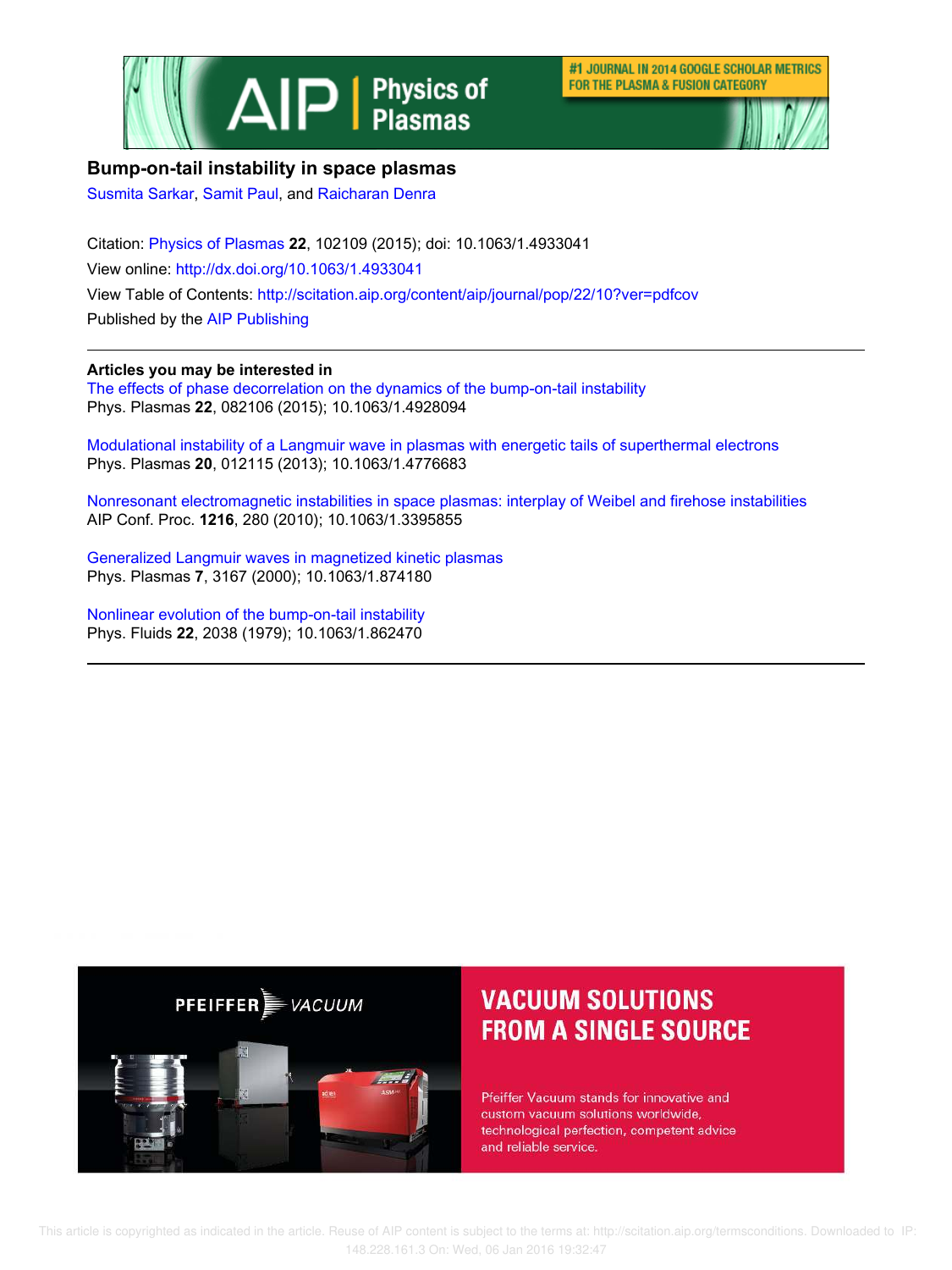

## Bump-on-tail instability in space plasmas

Susmita Sarkar,<sup>a)</sup> Samit Paul,<sup>b)</sup> and Raicharan Denra<sup>c)</sup>

Department of Applied Mathematics, University of Calcutta, 92, Acharya Prafulla Chandra Road, Kolkata 700009, India

(Received 6 July 2015; accepted 28 September 2015; published online 14 October 2015)

Bump-on-tail instability of Langmuir waves propagating in unmagnetized Lorentzian plasma modeled by a Kappa velocity distribution with spectral index  $\kappa$  has been investigated in this paper. Growth rate of this microinstability has been determined analytically from the Langmuir wave dispersion relation. Change in the maximum growth rate with increasing  $\kappa$  has been numerically estimated for different number density and temperature ratios using solar wind data.  $\odot$  2015 AIP Publishing LLC. [http://dx.doi.org/10.1063/1.4933041]

#### I. INTRODUCTION

Bump-on-tail instability in plasma is an important micro-instability where the electron velocity distribution function is multiple peaked. The additional population of particles moves relative to the back ground plasma producing a positive velocity gradient of the distribution function. The part AB in Figure 1 having positive velocity gradient shows that number of electrons with velocity higher than wave phase velocity  $v_{ph}$  is greater than number of electrons with velocity lower than wave phase velocity. Thus, the number of electrons that transfer energy to the Langmuir wave is greater than the number of electrons to which the wave transfers energy. In this situation, Langmuir waves become unstable and grow exponentially in magnitude. A limited number of particles are in resonance, which actually drives this instability. All other charge particles feel the wave electric field and participate in the oscillation. This "bump-on-tail" instability is an example of a class of microinstabilities, which is a well-known phenomenon in Maxwellian plasma. $1,2$ 

The natural space environment, e.g., planetary magnetospheres, solar wind, and astrophysical plasmas, is generally observed to possess a particle distribution function with a non-Maxwellian tail and its presence being widely confirmed by spacecraft measurements.<sup>3</sup> Such deviations from the Maxwellian distributions are expected to exist in any lowdensity plasma in the universe, where binary collisions of charges are sufficiently rare. These are well described by the so-called Kappa  $(\kappa)$  or generalized Lorentzian velocity distributions functions.<sup>4,5</sup> The Kappa distribution is very convenient to model such velocity distribution functions, since it fits both the thermal and the suprathermal parts of the observed energy spectra.<sup>5</sup> These distributions have Maxwellian-like core with high energy tails decreasing as a power law in particle speed as shown in Fig. 2. The conventional isotropic, three dimensional form of the Kappa velocity distribution function for electrons in equilibrium may be written  $as<sup>5</sup>$ 

1070-664X/2015/22(10)/102109/5/\$30.00 22, 102109-1 20 2015 AIP Publishing LLC

 $f_{e0}(v_x, v_y, v_z) = n_e (\pi \theta^2 \kappa)^{-3/2} \frac{\Gamma(\kappa + 1)}{\Gamma(\kappa - 1/2)}$  $\frac{\Gamma(\kappa+1)}{\Gamma(\kappa-1/2)}$  | 1+  $v_x^2 + v_y^2 + v_z^2$  $\kappa\theta^2$  $\left[ v^2 + v^2 + v^2 \right]^{-(\kappa+1)}$ ; (1)

where  $\theta = \left[\frac{(2\kappa-3)K_BT}{\kappa m_e}\right]^{1/2}$  is the thermal velocity,  $m_e$ ,  $n_e$ , T are, respectively, the mass, number density, temperature,  $\vec{v} = (v_x, v_y, v_z)$  is the velocity of electrons,  $\Gamma(x)$  is the Gamma function, and  $K_B$  is the Boltzmann constant. The value of the index  $\kappa$  determines the slope of the energy spectrum of the suprathermal particles forming the tail of the velocity distribution functions. In the limit  $\kappa \to \infty$ , this Kappa distribution reduces to Maxwellian distribution. Kappa distributions with  $2 < \kappa < 6$  have been found to fit the observations and satellite data in the solar wind, the terrestrial magnetosphere; the magnetosheath, the magnetosphere of other planets like Mercury, Jupiter, Saturn, and Uranus as observed by Ulysses, Cassini, and the Hubble Space Telescope.<sup>6</sup>

Study of different instabilities in space plasma is an emerging area of plasma research since last century. A tool



FIG. 1. A multiple peaked electron velocity distribution function. AB indicates the positive slope of the bump.

a)Electronic mail: susmita62@yahoo.co.in

b)Electronic mail: samitpaul4@gmail.com

c)Electronic mail: raicharanroykolkata@gmail.com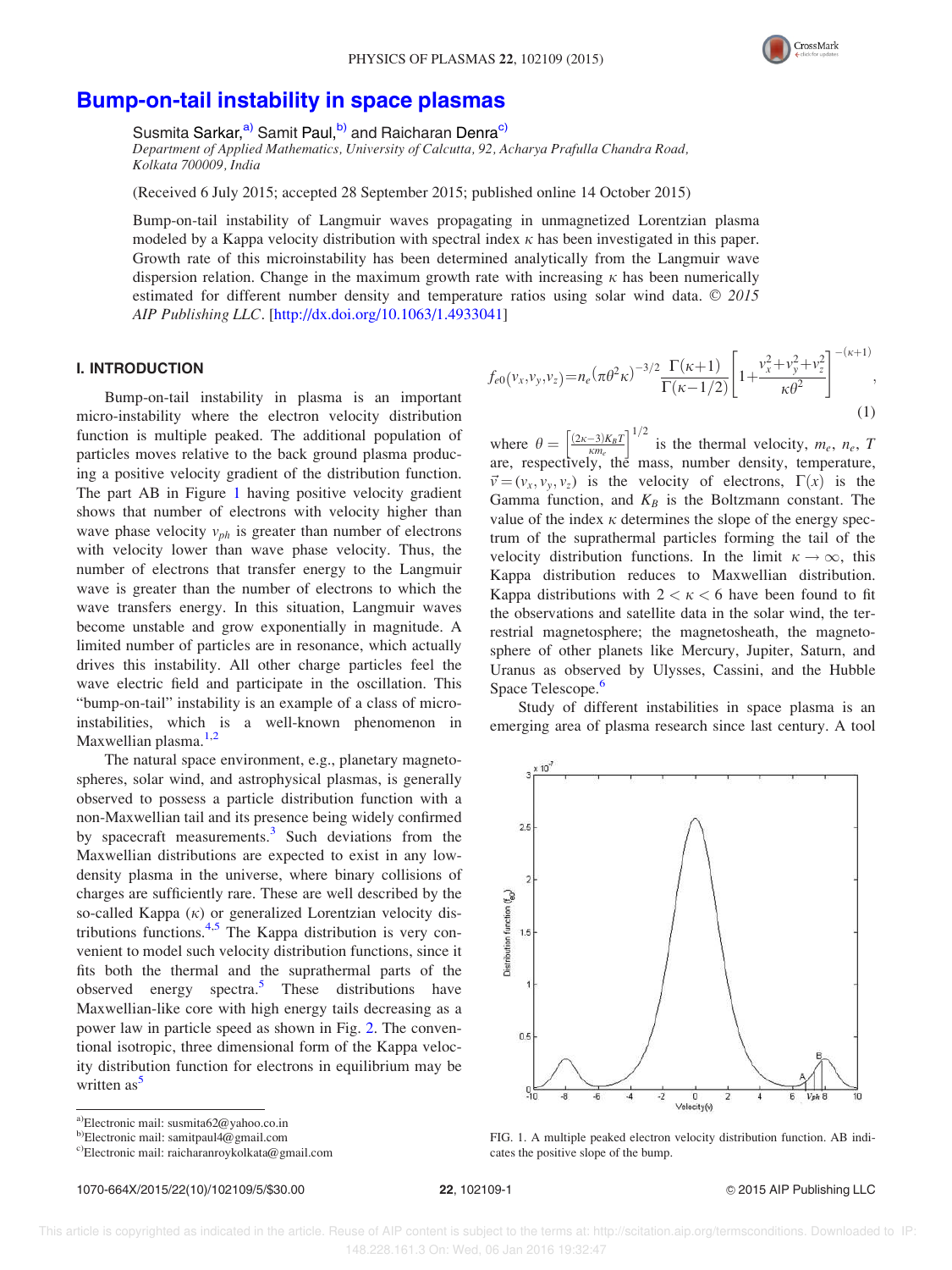

FIG. 2. A plot of normalized kappa distribution function for different kappa indices.

for analyzing microinstabilities in space plasmas was modeled by Summers and Thorne<sup>7</sup> with a generalized Lorentzian (kappa) distribution. This tool was used to study plasma microinstabilities driven by a generalized Lorentzian (kappa) loss-cone distribution for fully ionized, homogeneous, hot plasma in a uniform magnetic field.<sup>8</sup> The dielectric tensor, modified plasma dispersion function, and dispersion relation for whistler mode instability in an infinite magnetoplasma were obtained in the case of cold plasma injection to background hot anisotropic generalized bi-Lorentzian  $(\kappa)$  plasma in the presence of external perpendicular ac electric field.<sup>9</sup> The same whistler mode instability with parallel ac field in Lorentzian plasma was analytically studied by Pandey et al.<sup>10</sup> Ki and Jung<sup>11</sup> showed that nonthermal character of Lorentzian electrons in dusty plasmas decreases the growth rate of Bunemann instability caused by the interaction between streaming ions and stationary dust grains. Study on the effect of electron-ion collision on Weibel instability in a Kappa distributed unmagnetized plasma showed that growth rate of the instability is higher for the Maxwellian particles; however, in the presence of collisions, the suprathermal particles result in lower damping of Weibel mode.<sup>12</sup>

In this paper, we have studied the bump-on-tail instability of Langmuir waves in a collision-less, unmagnetized Lorentzian plasma, where electron velocity distribution has been modeled by a generalized Kappa distribution. This study shows that Langmuir waves propagating parallel to the particle velocity in the bump are unstable. Maximum growth rate of this instability decreases with increasing kappa values and approaches to the value attained in Maxwellian plasma.<sup>2</sup> Moreover, magnitude of the maximum growth of the wave is high when number density of electrons in bump is high and temperature of the electrons in the bump is low. Results have been applied to the solar wind.

In Section II of the paper, a general mathematical formalism of the instability has been presented. Based on this formalism, "bump-on-tail" instability in Lorentzian plasma has been developed in Section III. Numerical estimations with solar wind data have been presented in Section IV. Results have been concluded in Section V.

#### II. GENERAL MATHEMATICAL FORMALISM

For an isotropic plasma, information about the Langmuir wave characteristics is obtained from the dispersion function $2,13$ 

$$
D(k,\omega) = 1 - \frac{\omega_{pe}^2}{k^2} \int \frac{\frac{\partial f_{e0}}{\partial v}}{v - \frac{\omega}{k}} dv,
$$
 (2a)

where  $\omega_{pe} \left( = \sqrt{\frac{4\pi e^2 n_e}{m_e}} \right)$ is the electron plasma frequency,  $m_e$ ,  $n_e$ ,  $f_{e0}$  are, respectively, mass, number density, and equilibrium velocity distribution of electrons, v is the electron velocity,  $\omega$  and k are the frequency and wave number of the Langmuir wave.

The normal modes of oscillation of plasma are those wavelike disturbances that persist long after dying out the initial disturbance. Those normal modes are characterized by the zeros of  $D(k, \omega) = 0$ , for which the frequency  $\omega$  is almost purely real, with small negative imaginary part. Assuming  $\omega = \omega_r + i\omega_i$ , where  $\omega_r$  and  $\omega_i$  are real and imaginary parts of the frequency  $\omega$ ,  $D(k, \omega)$  can be expressed as

$$
D(k, \omega) = D_r(k, \omega) + iD_i(k, \omega), \qquad (2b)
$$

where  $D_r(k, \omega)$  and  $D_i(k, \omega)$  are real and imaginary parts of  $D(k, \omega)$ , respectively.

For weak damping  $\omega_i \ll \omega_r$ ,  $D(k, \omega)$  in (2a) can be expressed in the form<sup>2</sup>

$$
D(k,\omega) = D_r(k,\omega_r) + i\omega_i \frac{\partial D_r(k,\omega)}{\partial \omega}\bigg|_{\omega=\omega_r} + iD_i(k,\omega). \tag{3}
$$

The real frequency  $\omega_r$  can be found by solving

$$
D_r(k, \omega_r) = 1 - \frac{\omega_{pe}^2}{k^2} \int \frac{\frac{\partial f_{e0}}{\partial v}}{\left(v - \frac{\omega_r}{k}\right)} dv = 0 \tag{4}
$$

and the growth rate of the wave  $\omega_i$  is found from

$$
\omega_i = -\frac{D_i(k, \omega_r)}{\frac{\partial D_r(k, \omega_r)}{\partial \omega_r}},\tag{5}
$$

with 
$$
D_i = -\frac{\pi \omega_{pe}^2}{k^2} \left(\frac{\partial f_{e0}}{\partial v}\right)_{v=\frac{\omega_r}{k}}
$$
. (6)

The real part of the dielectric function  $D_r(k, \omega_r)$  gives the response of the bulk of the plasma to the electric field in the plasma wave. The growth or damping rate  $\omega_i$  gives the effect of the class of particles that are exactly in resonance with the wave.<sup>2</sup>

#### III. APPLICATION IN LORENTZIAN PLASMA

In space plasmas, such as planetary magnetosphere, the solar wind, and cometary tails, it has been observed that particle velocity distribution possesses a non Maxwellian highenergy tail. In practice, they are effectively modeled by Lorentzian distributions containing index kappa  $(\kappa)$ . For studying "bump-on-tail" instability in Lorentzian plasma, we consider an additional population of high energy electrons with velocity  $v_0$  streaming in the z direction. This has been modeled by the following multipeaked kappa electron velocity distribution

This article is copyrighted as indicated in the article. Reuse of AIP content is subject to the terms at: http://scitation.aip.org/termsconditions. Downloaded to IP: 148.228.161.3 On: Wed, 06 Jan 2016 19:32:47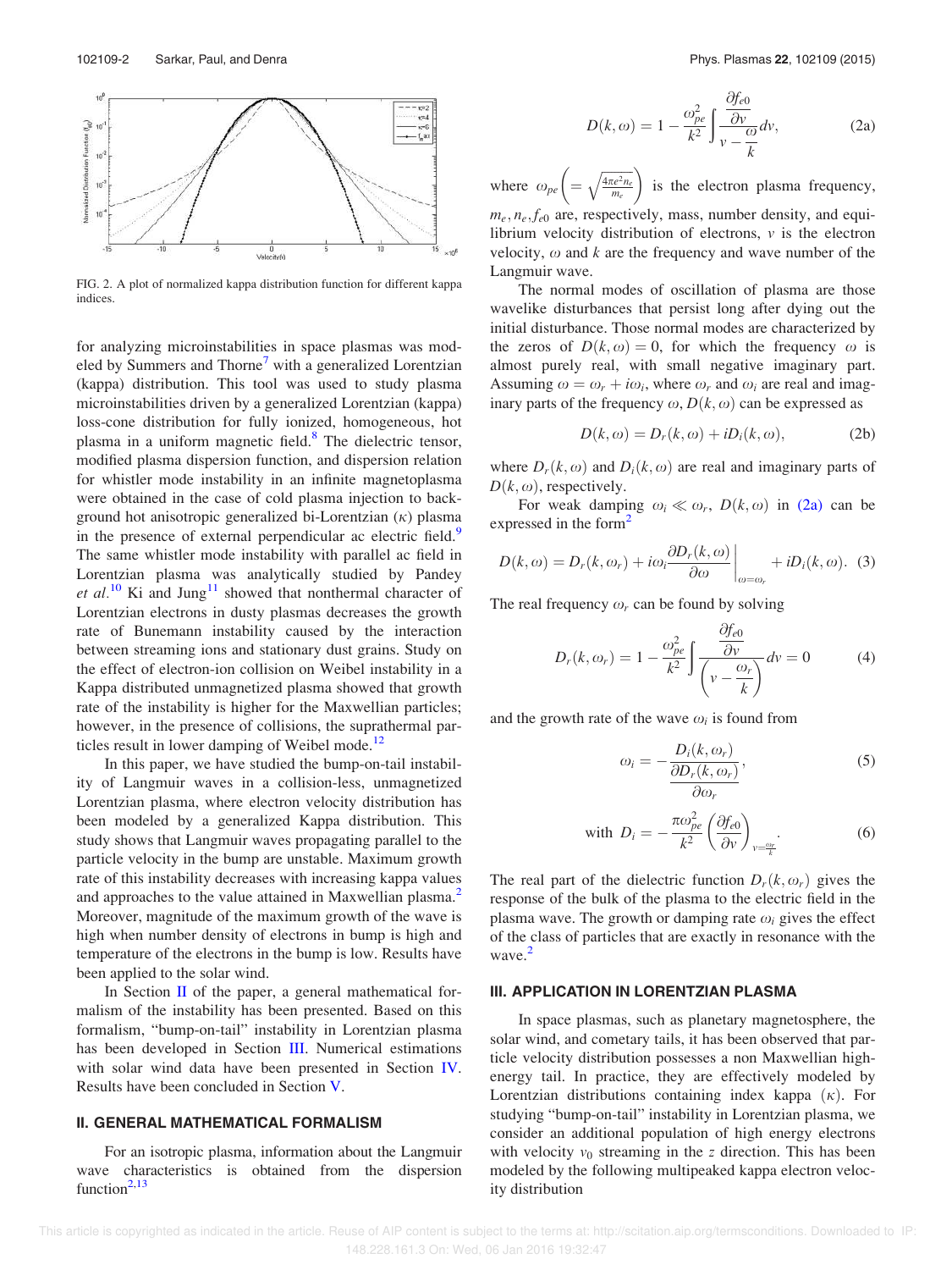$$
f_{e0}(v_x, v_y, v_z) = \frac{n_1}{n_e} \left(\pi \kappa \theta_1^2\right)^{-\frac{3}{2}} \frac{\Gamma(\kappa + 1)}{\Gamma\left(\kappa - \frac{1}{2}\right)} \left[1 + \frac{v_x^2 + v_y^2 + v_z^2}{\kappa \theta_1^2}\right]^{-(\kappa + 1)} + \frac{n_2}{n_e} \delta(v_x) \delta(v_y) \left(\pi \kappa \theta_2^2\right)^{-\frac{1}{2}} \frac{\Gamma(\kappa)}{\Gamma\left(\kappa - \frac{1}{2}\right)} \frac{1}{2}
$$
  
 
$$
\times \left[ \left(1 + \frac{(v_z - v_0)^2}{\kappa \theta_2^2}\right)^{-\kappa} + \left(1 + \frac{(v_z + v_0)^2}{\kappa \theta_2^2}\right)^{-\kappa} \right],
$$
 (7)

where  $(n_1, n_2)$  and  $(T_1, T_2)$  are number densities and temperatures of electrons in the thermal region and the bump region, respectively,  $\theta_1 \left( = \left[ \frac{(2\kappa - 3)K_B T_1}{\kappa m_e} \right]^{\frac{1}{2}} \right)$  and  $\theta_2 \left( = \left[ \frac{(2\kappa - 3)K_B T_2}{\kappa m_e} \right]^{\frac{1}{2}} \right)$  are their respective thermal velocities. Population of suprathermal electrons streaming with velocity  $v_0$  produces relative velocity  $(v_z - v_0)$  in positive and  $(v_z + v_0)$  in negative z direction. Ions are assumed to be cold satisfying  $f_{i0} = \delta(v_x)\delta(v_y)\delta(v_z)$ , where  $\delta$  is the Dirac delta function. Furthermore, electron distribution function has been considered symmetric about  $v_z = 0$  in order to neglect the current driven by the bump.<sup>2</sup> Thus, for studying bumpon-tail instability, we calculate the one dimensional kappa velocity distribution for electrons in the form

$$
f_{e0}(v_z) = \int f_{e0}(v_x, v_y, v_z) dv_x dv_y = \frac{n_1}{n_e} \left( \pi \kappa \theta_1^2 \right)^{-\frac{1}{2}} \frac{\Gamma(\kappa)}{\Gamma(\kappa - \frac{1}{2})} \left[ 1 + \frac{v_z^2}{\kappa \theta_1^2} \right]^{-\kappa} + \frac{n_2}{n_e} \left( \pi \kappa \theta_2^2 \right)^{-\frac{1}{2}} \frac{\Gamma(\kappa)}{\Gamma(\kappa - \frac{1}{2})} \times \frac{1}{2} \left[ \left( 1 + \frac{(v_z - v_0)^2}{\kappa \theta_2^2} \right)^{-\kappa} + \left( 1 + \frac{(v_z + v_0)^2}{\kappa \theta_2^2} \right)^{-\kappa} \right].
$$
\n(8)

This distribution reduces to the one dimensional Maxwellian distribution as  $\kappa \to \infty$ .

Differentiating  $f_{e0}(v_z)$  in (8) with respect to  $v_z$ , we get

$$
\frac{\partial f_{e0}}{\partial v_z} = -\frac{2}{n_e \sqrt{\pi} \theta_1^3 \kappa^{3/2}} \frac{\Gamma(\kappa + 1)}{\Gamma(\kappa - \frac{1}{2})} \times \left[ n_1 v_z \left( 1 + \frac{v_z^2}{\kappa \theta_1^2} \right)^{-(\kappa + 1)} + \frac{n_2}{2} \frac{\theta_1^3}{\theta_2^3} \left\{ \left( 1 + \frac{(v_z - v_0)^2}{\kappa \theta_2^2} \right)^{-(\kappa + 1)} (v_z - v_0) \right. \right. \\ \left. + \left( 1 + \frac{(v_z + v_0)^2}{\kappa \theta_2^2} \right)^{-(\kappa + 1)} (v_z + v_0) \right\} \right].
$$
\n(9)

Now assuming  $n_1 \gg n_2, n_1K_BT_1 \gg n_2m_ev_0^2$ , i.e., most of the particles and most of the energy are outside the bump, and substituting  $\frac{\partial f_{e0}}{\partial v_z}$  from (9) into (4), we obtain

$$
D_r = 1 - \frac{n_1}{n_e} \frac{\omega_{pe}^2}{\omega_r^2} - \frac{3}{2} \frac{n_1}{n_e} \frac{\omega_{pe}^2}{\omega_r^4} k_z^2 \left(\frac{\kappa}{\kappa - \frac{3}{2}}\right) \theta_1^2 = 1 - \frac{\omega_{p1}^2}{\omega_r^2} - 3k_z^2 \lambda_{p1}^2 \frac{\omega_{p1}^4}{\omega_r^4},\tag{10}
$$

where  $\omega_{pe}^2 = \frac{4\pi n_e e^2}{m_e}$  $\frac{m_e e^2}{m_e}, \omega_{p1}^2 = \frac{4\pi n_1 e^2}{m_e}$  $\frac{m_1 e^2}{m_e}, n_e = n_1 + n_2$ , and  $\lambda_{D1}^2 = \frac{k_B T_1}{4 \pi n_1 e^2} = \left(\frac{\kappa}{2\kappa - 3}\right) \frac{\theta_1^2}{\omega_{p1}^2}$ . Making  $D_r = 0$ , we obtain

$$
\omega_r^2 = \omega_{p1}^2 (1 + 3k_z^2 \lambda_{D1}^2). \tag{11}
$$

This is the same as square of the real frequency of Langmuir wave in a single humped Maxwellian plasma. Thus, the presence of the bump in the tail of the electron velocity distribution does not change the real frequency of the Langmuir wave. The real frequency of Langmuir wave also remains unchanged in the presence of suprathermal electrons.

Substitution of (9) in Eq. (6) with  $v = v_z$  and  $k = k_z$  gives

$$
D_i = \frac{2\sqrt{\pi}\omega_{pe}^2}{k_z^2} \frac{1}{n_e \theta_1^3 \kappa^{3/2}} \frac{\Gamma(\kappa+1)}{\Gamma(\kappa-1)} \times \left[ n_1 \frac{\omega_r}{k_z} \left( 1 + \frac{\left(\frac{\omega_r}{k_z}\right)^2}{\kappa \theta_1^2} \right)^{-(\kappa+1)} + \frac{n_2 \theta_1^3}{2 \theta_2^3} \left\{ \left( 1 + \frac{\left(\frac{\omega_r}{k_z} - v_0\right)^2}{\kappa \theta_2^2} \right)^{-(\kappa+1)} \left(\frac{\omega_r}{k_z} - v_0\right)^{-(\kappa+1)} \right\} \right] + \left( 1 + \frac{\left(\frac{\omega_r}{k_z} + v_0\right)^2}{\kappa \theta_2^2} \right)^{-(\kappa+1)} \left(\frac{\omega_r}{k_z} + v_0\right) \right].
$$
\n(12)

This article is copyrighted as indicated in the article. Reuse of AIP content is subject to the terms at: http://scitation.aip.org/termsconditions. Downloaded to IP 148.228.161.3 On: Wed, 06 Jan 2016 19:32:47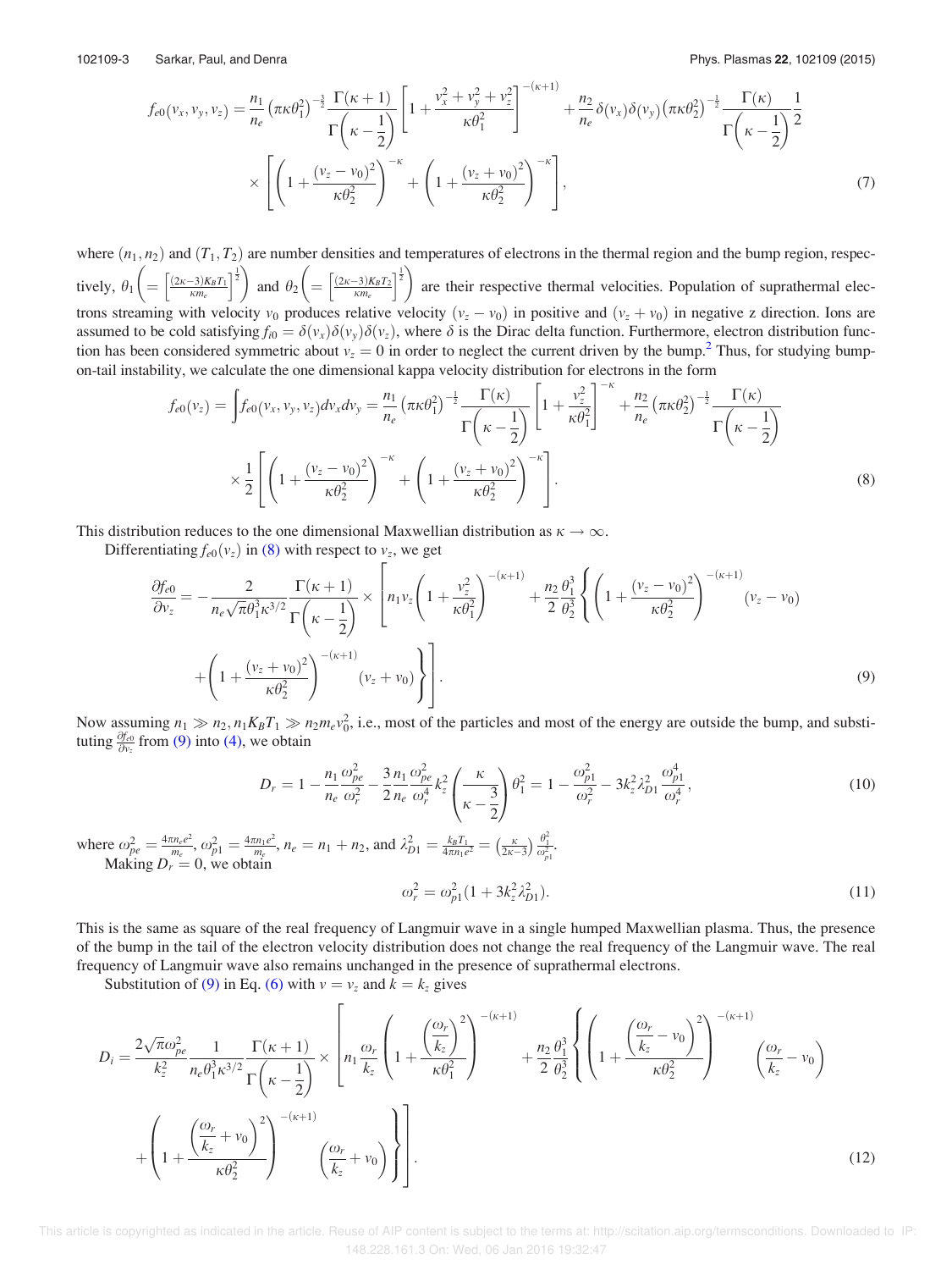Assumption of  $k = k_z$  implies Langmuir wave is propagating in the z-direction. Now to calculate  $\omega_i$ , we first differentiate equation (10) as follows:

$$
\frac{\partial D_r}{\partial \omega_r} = \frac{2\omega_{p1}^2}{\omega_r^3} + 12k_z^2 \lambda_{D1}^2 \frac{\omega_{p1}^4}{\omega_r^5}.
$$
\n(13)

Substituting  $D_i$  and  $\frac{\partial D_r}{\partial \omega_r}$  from (12) and (13) in (5), along with the approximations  $n_1 \gg n_2$ ,  $T_1 > T_2$ , and  $k_z \lambda_{D1} \ll 1$ , we obtain the following growth rate:

$$
\omega_{i} = \frac{\sqrt{\pi}}{(2\kappa - 3)^{\frac{3}{2}}}\frac{\Gamma(\kappa + 1)}{\Gamma(\kappa - \frac{1}{2})}\frac{\omega_{p1}}{k_{z}^{3}\lambda_{p1}^{3}} \times \left[\frac{n_{2}}{n_{1}}\left(\frac{T_{1}}{T_{2}}\right)^{\frac{3}{2}}\left(\frac{k_{z}v_{0}}{\omega_{r}} - 1\right)\left\{1 + \frac{T_{1}/T_{2}}{(2\kappa - 3)k_{z}^{2}\lambda_{p1}^{2}}\left(1 - \frac{k_{z}v_{0}}{\omega_{r}}\right)^{2}\right\}^{-(\kappa + 1)}
$$

$$
-\left\{1 + \frac{1}{(2\kappa - 3)k_{z}^{2}\lambda_{p1}^{2}} + \frac{3}{2\kappa - 3}\right\}^{-(\kappa + 1)}\right].
$$
\n(14)

This is the growth rate of the "bump-on-tail" instability of Langmuir waves in Lorentzian plasma. The first term in the bracket is the contribution from the positive tail of the distribution function where electrons resonate with Langmuir wave at phase velocity  $\frac{\omega_r}{k_z}$ . The second term corresponds to wave Landau damping. It needs to mention that contribution of the particles from the bump in the negative tail (Fig. 1) of the distribution function has been neglected as in that case this instability criterion depends on the position of the observer.

This growth rate  $\omega_i$  is maximum when

$$
\left|\frac{k_z v_0}{\omega_r}\right| = 1 + \sqrt{\frac{2\kappa - 3}{2\kappa + 1}} \sqrt{\frac{T_2}{T_1}} k_z \lambda_{D1},\tag{15}
$$

which gives  $k_z \approx \frac{\omega_{p1}}{v_0}$  $\frac{\omega_{p1}}{v_0}$  in the approximations  $k_z \lambda_{D1} \ll 1$ . Here,  $\omega_r$  has been replaced by  $\omega_{p1}$  as it is valid from (11) for  $k_z \lambda_{D1} \ll 1$ . Under this approximation, maximum growth rate becomes

$$
\omega_{\text{imax}} = \frac{\sqrt{\pi} \omega_{p1}}{(2\kappa - 3)^{\frac{3}{2}} k_{2}^{3} \lambda_{D1}^{3}} \frac{\Gamma(\kappa + 1)}{\Gamma(\kappa - \frac{1}{2})} \times \left[ \frac{n_{2} T_{1}}{n_{1} T_{2}} \sqrt{\frac{2\kappa - 3}{2\kappa + 1}} \frac{m_{e} v_{0}^{2}}{K_{B} T_{1}} k_{2}^{3} \lambda_{D1}^{3} \left\{ \frac{2\kappa + 2}{2\kappa + 1} \right\}^{-(\kappa + 1)} - \left\{ 1 + \frac{1}{(2\kappa - 3)k_{2}^{2} \lambda_{D1}^{2}} + \frac{3}{2\kappa - 3} \right\}^{-(\kappa + 1)} \right],
$$
\n(16)

Г

which is a function of  $\kappa$  and other plasma parameters. Thus, unstable Langmuir waves propagate parallel to the particle velocity in the bump and attains maximum growth rate at  $k_z \approx \frac{\omega_{p1}}{v_0}$  $\frac{\nu_{p1}}{\nu_0}$ .

#### IV. NUMERICAL ESTIMATION

The solar wind is a stream of charged particles released from the upper atmosphere of the Sun. The stream of particles varies in density, temperature, and speed over time and solar longitude. These particles can escape the sun's gravity because of their high kinetic energy due to high temperature of the solar corona. For these high energy particles, velocity distribution functions in solar wind are observed to be quasi Maxwellian up to the mean thermal velocities, while they have non Maxwellian suprathermal tails at higher velocities.<sup>14</sup> Such deviations from the Maxwellian distribution are well described by the kappa velocity distribution. Since the main objective of this paper is to study the bump-on-tail instability in Lorentzian plasma with kappa distributed velocity of electrons, the analytical results obtained in Section III have been numerically estimated with solar wind data. In Section III, analytical expressions of the real frequency and the growth rate of the Langmuir wave have been found. Equation (11) shows that real frequency  $\omega_r$  is independent of spectral index  $(\kappa)$ , whereas Eqs. (14) and (16) show that growth rate and its maximum depend on  $\kappa$  values. In the limit of  $\kappa \to \infty$ , our results reduce to those in Ref. 2 where electron velocity distribution is Maxwellian. To estimate magnitude of the maximum growth rate of the instability with respect to different kappa indices, Fig. 3 has been plotted for  $\omega_{i max}/\omega_{p1}$  versus  $\kappa$  for different  $n_1/n_2$  ratios keeping  $T_1/T_2$  fixed. Similarly, Fig. 4 has been plotted for the same  $\omega_{i max}/\omega_{p1}$  versus  $\kappa$  for different  $T_1/T_2$  ratios with  $n_1/n_2$  fixed. The solar wind data  $n_e = 8.7 \times 10^6 \text{m}^{-3}$ ,  $T_1$  $= 2 \times 10^5$ K have been considered to plot these graphs.<sup>13–15</sup> Temperature and number density  $(T_2, n_2)$  of the particles in